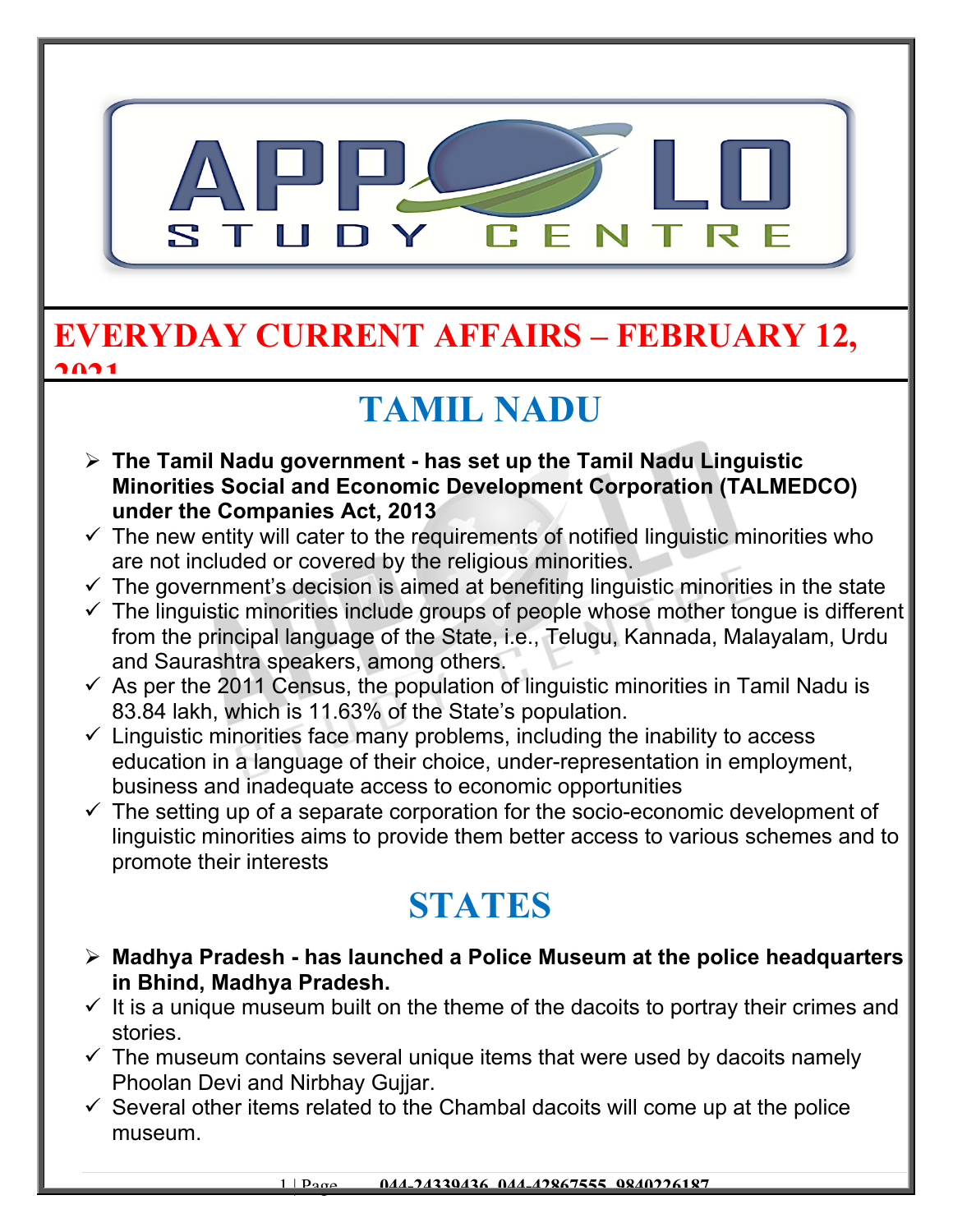- $\checkmark$  The museum will also highlight the sacrifices made by police to prevent crimes of the Chambal Dacoits.
- $\checkmark$  It will display around 2,000 digitised police records and materials that have been compiled in past five decades recording the crimes of murder, loot and kidnapping by these bandits.
- $\checkmark$  It will have images of 28 policemen who were martyred while fighting with the dacoits alongwith the image of 30 policemen who won the gallantry awards.

### **NATIONAL**

- **On February 11, the Government had informed in the Lok Sabha that India has suffered a huge crop loss on 18.176 million hectares of land.**
- $\checkmark$  This crop loss, which occurred due to floods between the year 2017 to 2019, is equivalent to roughly 8.5% of the total gross cropped area.
- $\checkmark$  Out of the total losses, around 10.68 million hectares of land was affected in 2019 alone.
- $\checkmark$  In 2018, 2.515 million hectares of land were affected while in the year 2017, 4.973 million hectares of cropped area were lost.
- $\checkmark$  As per the data, flood-prone states of Bihar, Assam and Uttar Pradesh observed the extreme floods.
- $\checkmark$  Madhya Pradesh was the hardest-hit among all the states in terms of crop loss
- $\checkmark$  The state had zero crop loss in 2017 and 2018 but, in 2019 it suffered the highest loss of 6.047 million hectares of land.
- $\checkmark$  The state had made the second highest claims in 2019 after Maharashtra under the Pradhan Mantri Fasal Bima Yojana for crop insurance by the farmers.
- $\checkmark$  The Centre had implemented the Flood Management and Border Areas Programme (FMBAP) scheme for integrated flood management.
- $\checkmark$  Under this scheme, the government has released the central assistance of Rs 6,409.96 crore till March, 2020.
- $\checkmark$  This scheme was launched during Eleventh five year Plan period to provide central assistance to the state governments
- $\checkmark$  The financial grant will be used to take up works related to river management, flood control, drainage development, anti-erosion, anti-sea erosion works and restoration of the damaged flood management works.
- $\checkmark$  The programme continued till Twelfth five year Plan.
- **The Union Territory of Jammu & Kashmir and a United Kingdom based space agency - have announced to work together on a collaborative project on the impact-based flood forecasting.**
- $\checkmark$  The project is supported by the National Space Innovation Programme (NSIP).
- $\checkmark$  It is undertaken by HR Wallingford in association with the Oxford University, Dorbit and Sayers & Partners (SPL).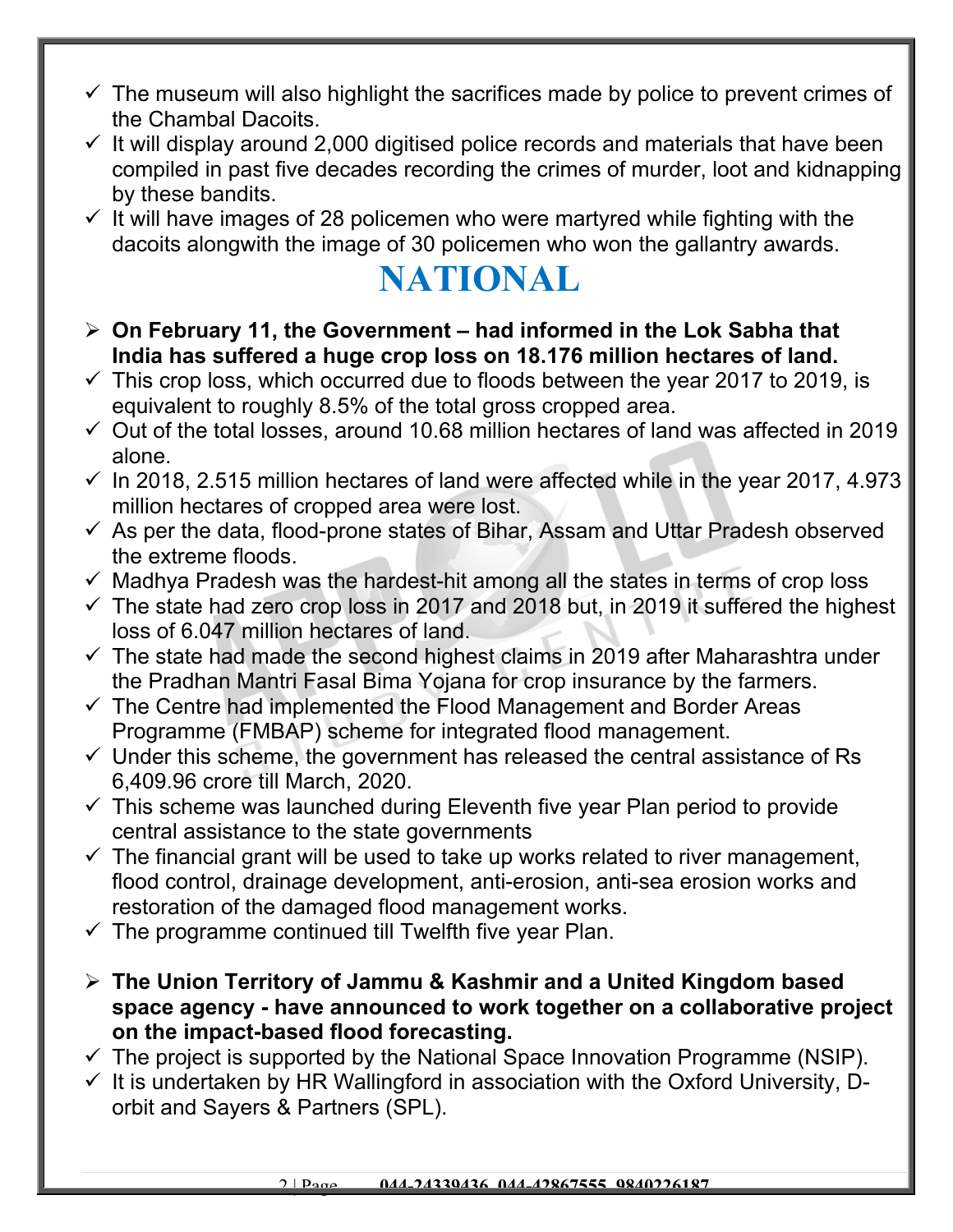- $\checkmark$  The project will help in predicting the flood risks alongwith the expected loss to life, infrastructure disruption, injuries that occurs to the people, building collapse, and other economic damages.
- $\checkmark$  The impact-based flood forecasting system will help in identifying the relationships between predicted floods and the impact of the flood on people, their houses and crops & livestock.
- $\checkmark$  This system uses the earth observation (EO) based information.

# **SCIENCE, TECHNOLOGY & ENVIRONMENT**

- **Isro tests satellites developed by private sector for the first time in the last 50 years since the launch of space programme**
- $\checkmark$  Isro has opened up its facilities to the private sector with two satellites commissioned by corporates and one by academia being tested in the UR Rao Satellite Centre (URSC)
- $\checkmark$  Satellites developed by Corporates from Tamil Nadu-based Space Kidz India and Bengaluru-based Syzygy Space Technologies (Pixxel) have undergone testing.
- $\checkmark$  Another satellite tested by the URSC is UNITYsat
- $\checkmark$  UNITYsat is a combination of three satellites designed and built by Jeppiaar Institute of Technology, Sriperumbudur, GH Raisoni College of Engineering, Nagpur and Sri Shakthi Institute of Engineering and Technology, Coimbatore.
- $\checkmark$  Further, Chennai-based IIT-M incubated Agnikul Cosmos will be allowed to test its engine at Thiruvananthapuram rocket centre while Hyderabad-based Skyroot Aerospace's engine will be tested at Sriharikota spaceport
- $\checkmark$  Also, MapmyIndia, which builds digital maps and offers GIS services, has approached Isro for high-resolution images.
- $\checkmark$  ISRO is ready to launch commercial satellites in a PSLV mission scheduled for later this month.
- $\checkmark$  It will be the first mission wherein satellites by the Indian industry will be commercially launched by ISRO.
- $\checkmark$  The PSLV C-51 mission will carry a Brazilian satellite Amazonia-1 under a commercial arrangement made by the NewSpace India limited, the commercial arm of Isro.
- $\checkmark$  In addition, the launch vehicle will carry 20 passenger satellites—including one nanosatellite by Isro, the two satellites made by corporates under testing, and UnitySat
- $\checkmark$  A satellite designed by students from SpaceKidz India had been launched by ISRO as an experiment in January 2019 using the fourth stage of the PSLV, which usually goes to waste, as the platform for the KalamSat.
- $\checkmark$  These developments are in line with opening up of the space sector to private firms in June last year
- $\checkmark$  An independent body, Indian National Space Promotion and Authorisation Centre (IN-SPACe), was set up to oversee the space activity of the private sector and to share facilities of ISRO